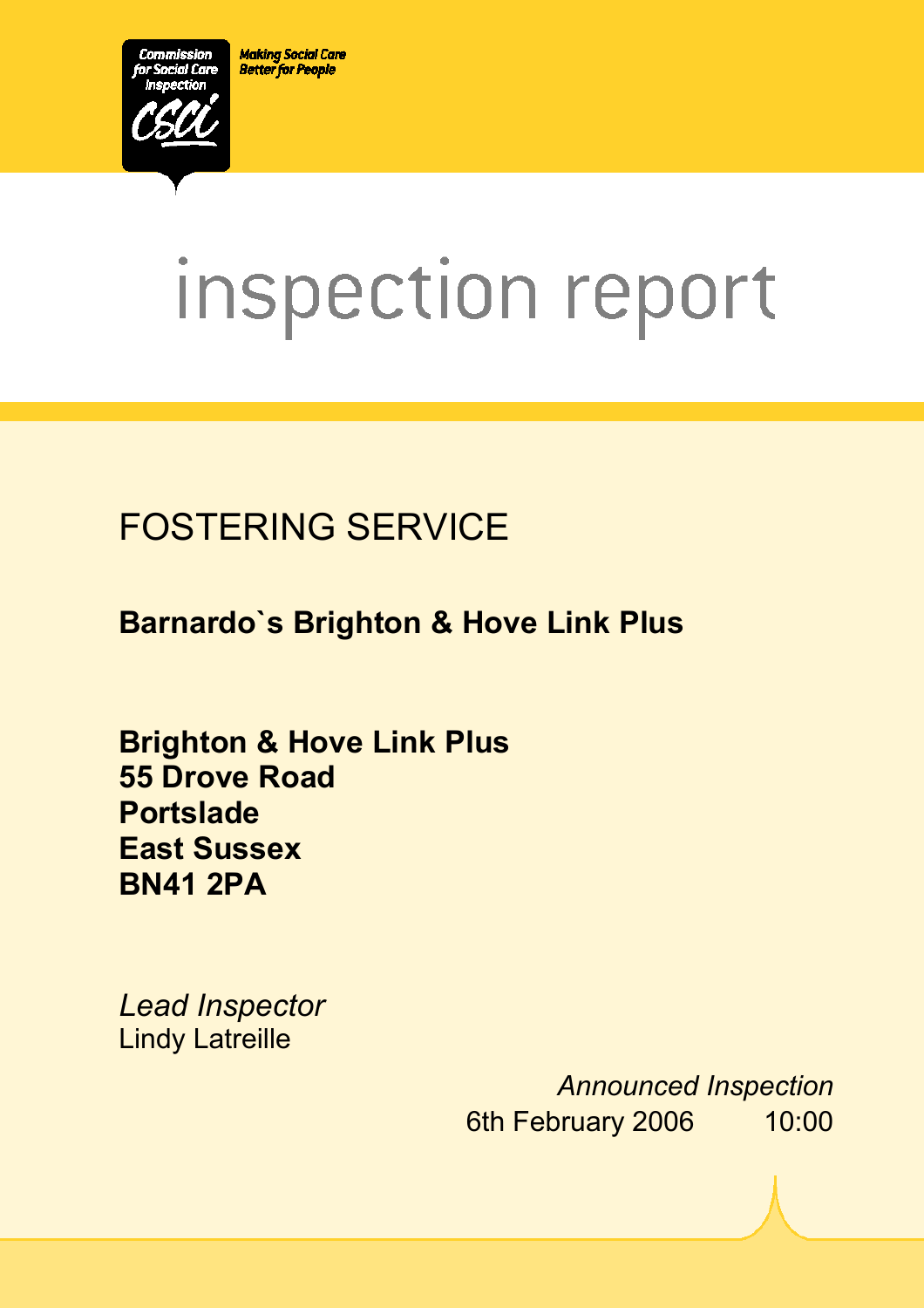The Commission for Social Care Inspection aims to:

- Put the people who use social care first
- Improve services and stamp out bad practice
- Be an expert voice on social care
- Practise what we preach in our own organisation

| <b>Reader Information</b> |                                                                                                                                                                                                              |  |  |
|---------------------------|--------------------------------------------------------------------------------------------------------------------------------------------------------------------------------------------------------------|--|--|
| Document Purpose          | <b>Inspection Report</b>                                                                                                                                                                                     |  |  |
| Author                    | <b>CSCI</b>                                                                                                                                                                                                  |  |  |
| Audience                  | <b>General Public</b>                                                                                                                                                                                        |  |  |
| Further copies from       | 0870 240 7535 (telephone order line)                                                                                                                                                                         |  |  |
| Copyright                 | This report is copyright Commission for Social<br>Care Inspection (CSCI) and may only be used<br>in its entirety. Extracts may not be used or<br>reproduced without the express permission of<br><b>CSCI</b> |  |  |
| Internet address          | www.csci.org.uk                                                                                                                                                                                              |  |  |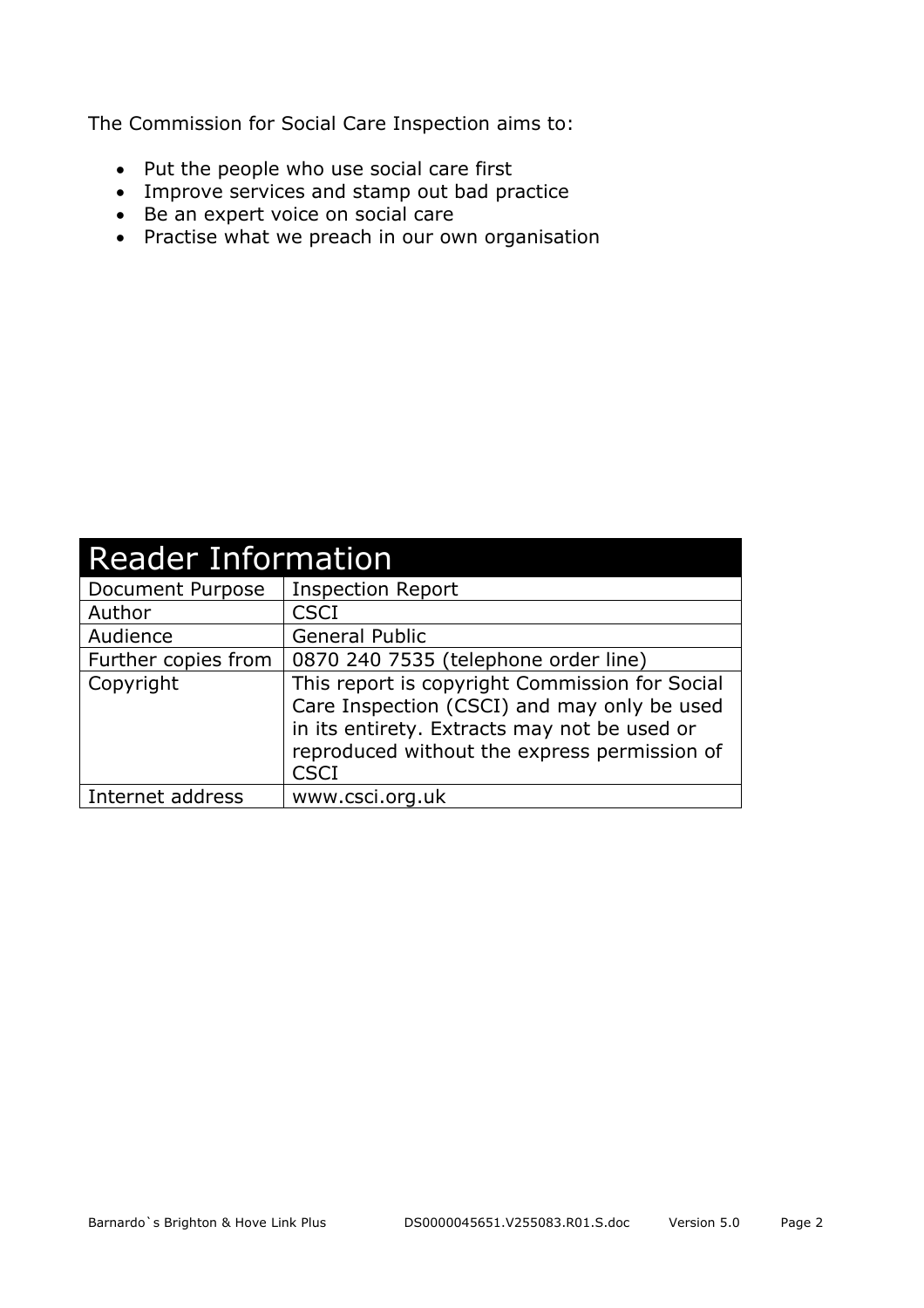This is a report of an inspection to assess whether services are meeting the needs of people who use them. The legal basis for conducting inspections is the Care Standards Act 2000 and the relevant National Minimum Standards for this establishment are those for *Fostering Services.* They can be found at www.dh.gov.uk or obtained from The Stationery Office (TSO) PO Box 29, St Crispins, Duke Street, Norwich, NR3 1GN. Tel: 0870 600 5522. Online ordering: www.tso.co.uk/bookshop

*Every Child Matters,* outlined the government's vision for children's services and formed the basis of the Children Act 2004. It provides a framework for inspection so that children's services should be judged on their contribution to the outcomes considered essential to wellbeing in childhood and later life. Those outcomes are:

- Being healthy
- Staying safe
- Enjoying and achieving
- Making a contribution; and
- Achieving economic wellbeing.

In response, the Commission for Social Care Inspection has re-ordered the national minimum standards for children's services under the five outcomes, for reporting purposes. A further section has been created under 'Management' to cover those issues that will potentially impact on all the outcomes above.

Copies of *Every Child Matters* and *The Children Act 2004* are available from The Stationery Office as above

This report is a public document. Extracts may not be used or reproduced without the prior permission of the Commission for Social Care Inspection.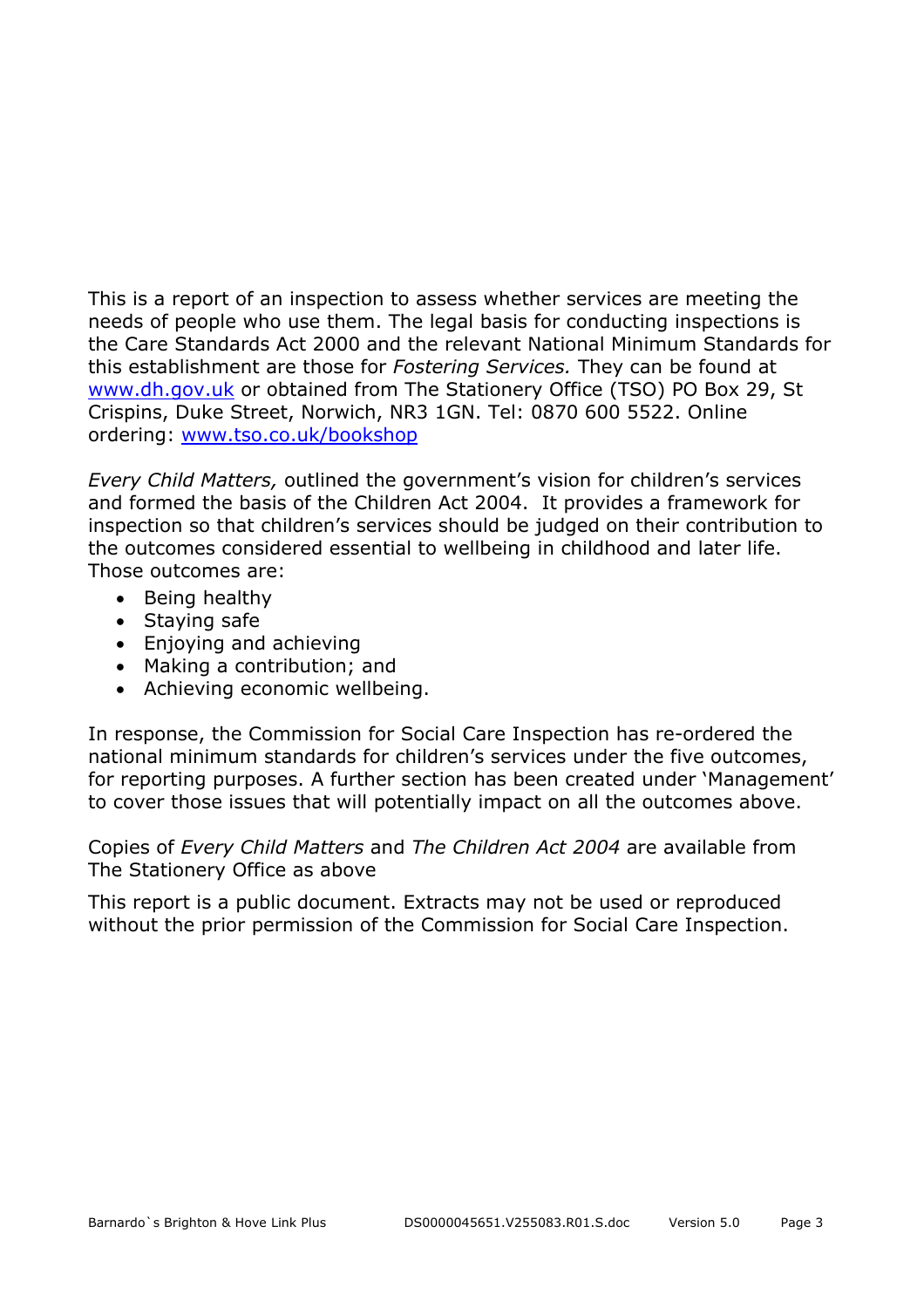# **SERVICE INFORMATION**

| <b>Name of service</b>                                              | Barnardo's Brighton & Hove Link Plus                                                             |
|---------------------------------------------------------------------|--------------------------------------------------------------------------------------------------|
| <b>Address</b>                                                      | Brighton & Hove Link Plus<br>55 Drove Road<br>Portslade<br><b>East Sussex</b><br><b>BN41 2PA</b> |
| <b>Telephone number</b>                                             | 01273 295179                                                                                     |
| <b>Fax number</b>                                                   |                                                                                                  |
| <b>Email address</b>                                                |                                                                                                  |
| <b>Provider Web address</b>                                         |                                                                                                  |
| <b>Name of registered</b><br>provider(s)/company<br>(if applicable) | Barnardo's London, East Anglia & South East<br>Region                                            |
| <b>Name of registered</b><br>manager (if applicable)                | Mrs Georgina Ann Armstrong                                                                       |
| <b>Type of registration</b>                                         | <b>Fostering Agencies</b>                                                                        |
| No. of places registered<br>(if applicable)                         | $\mathbf{0}$                                                                                     |
| Category(ies) of<br>registration, with number<br>of places          |                                                                                                  |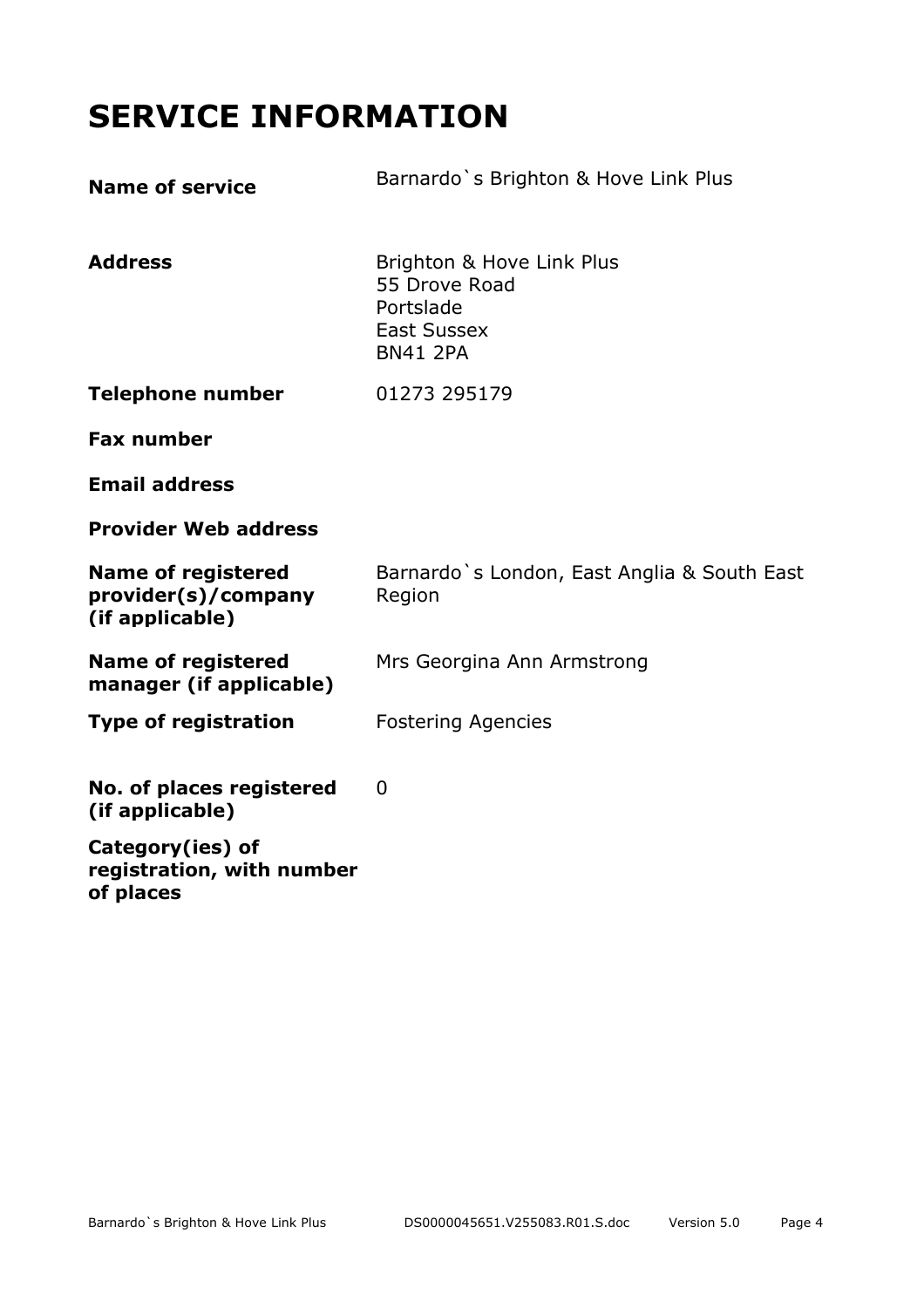# **SERVICE INFORMATION**

#### **Conditions of registration:**

**Date of last inspection** 14th January 2005

#### **Brief Description of the Service:**

Brighton and Hove Link Plus is a jointly funded project between Brighton and Hove City Council and Barnardo's, providing predominantly short-break foster care to children and young people with disabilities. Brighton and Hove Link Plus had eighty-three (83) individual carers; with 3 young people receiving fulltime care who also receive short-term care; and eighty (80) children and young people receiving a mixture of short-break care and day care. There are twenty-seven (27) additional carers providing day care. The service

is not required to register as a provider of domiciliary care as the day care is provided in the carer's own home. However the service manager is aware that where children are aged less than eight years the carer is required to register with OFSTED as a childminder.

At the time of this inspection Brighton and Hove Link Plus had an experienced Registered Manager and 4.5 supervising social workers, an administrator and a secretarial assistant. The agency shares the Brighton and Hove City Fostering Service fostering panel, which has an independent chair. The panel is responsible for approving all foster carers for Link Plus and any changes to carers' approval status.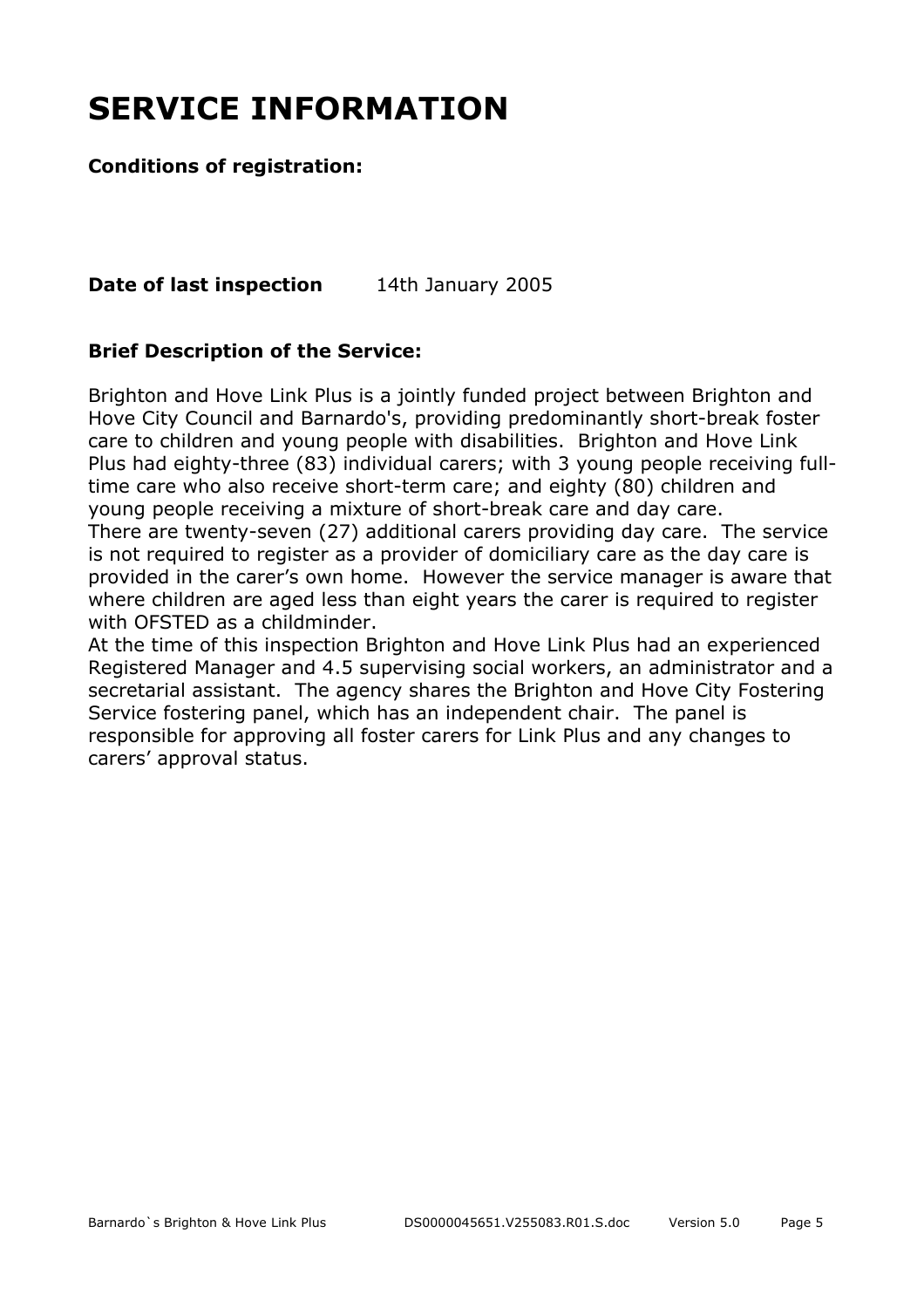# **SUMMARY**

This is an overview of what the inspector found during the inspection.

This was an announced inspection carried out by two Inspectors from 10.00 to 17.45. Prior to the inspection questionnaires were sent to all foster carers and twelve were returned and comments were all of a positive nature. Three visits were made to carers and one coincided with the young person placed for short break being present and her social worker. The Lead Inspector attended the Fostering Panel on 04/01/2006, which was a thorough and robust event. At the inspection interviews were conducted with the Registered Manager, two staff members and a University student in placement. Training records, staff files and inductions and carer's files were read. Three full time foster carers were telephoned after the inspection and were mostly positive in their experiences of the service, one theme that was mentioned by two was the difficulty of getting respite in the holidays and the early completion of that respite due to the residential unit sending the young people home when having to admit an emergency. The Registered Manager felt that the responsibility for the arrangements lay with Brighton and Hove Social Services and that Barnardo's had no influence the residential provision.

#### **What the service does well:**

The service provides short breaks for young people with a physical, learning; (severe or moderate), or sensory disability or challenging behaviour. The six monthly report for contract meeting confirmed that sixty-six carers provided a service for eighty young people, which is in excess of the service level agreement. Care includes full time fostering, shared care, overnight, day care, befriending, and care in the children's home. There is a robust training programme that follows a thorough assessment over time. All carers have their Criminal Records Bureau checks renewed every three years and all visitors to the carers home are also checked. Carers felt that they were well supported by their supervising social worker and kept informed of changes, training or other relevant issues. There is a low turnover of staff and only a small number of carers left the service for re-location and family reasons.

### **What has improved since the last inspection?**

The service has appointed a deputy manager, which has been successful. Though most of the carers are white British there has been further recruitment of carers with a wider ethnicity. Closer working of the service with the outreach provision has meant that young people can be provided with a service whilst remaining on the waiting list. There have been an increased number of young people attending their reviews. A consultation group of parents has been formed to discuss policies and procedures and how the service is meeting identified needs. A training need was identified following a piece of work by one of the supervising social workers and whole staff training was carried out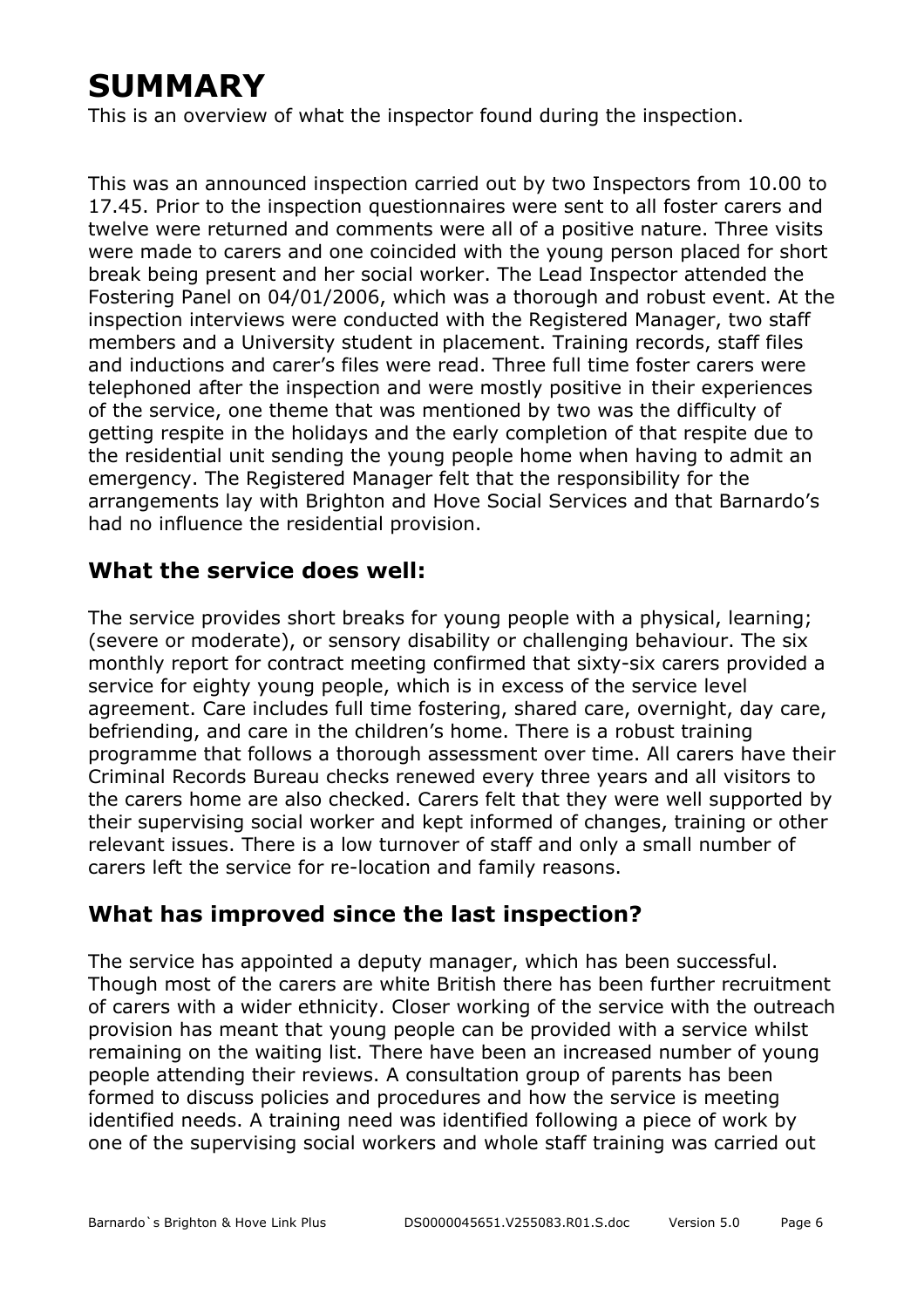with regional management support. The service is moving closer to a paperless organisation and staff continue to be supported with I.T. training.

#### **What they could do better:**

A matrix of staff training would allow an overview that would identify current training achieved. Similarly one for carers, as some carers persistently state that they are not able to attend and at present there is no quick access to this information. The accommodation of the service, provided by Brighton and Hove City Council, is not ideal for a disability service as access is via a fire escape and there is no lift. These factors prevent the service being used as a drop-in. Looked After Children (LAC) documentation is often very late being sent to the supervising social worker. At present most chasing for review reports is done by telephone. If this were carried out by e-mail there could be a copy in the file supporting the quality assurance audit. When the administration of a specific medication requires training it is essential that the competence of the care is current, training has been completed and the date for the review of this procedure. As an external trainer delivers this it is essential that the credibility of the trainer be maintained within the service.

Please contact the provider for advice of actions taken in response to this inspection.

The report of this inspection is available from enquiries@csci.gsi.gov.uk or by contacting your local CSCI office.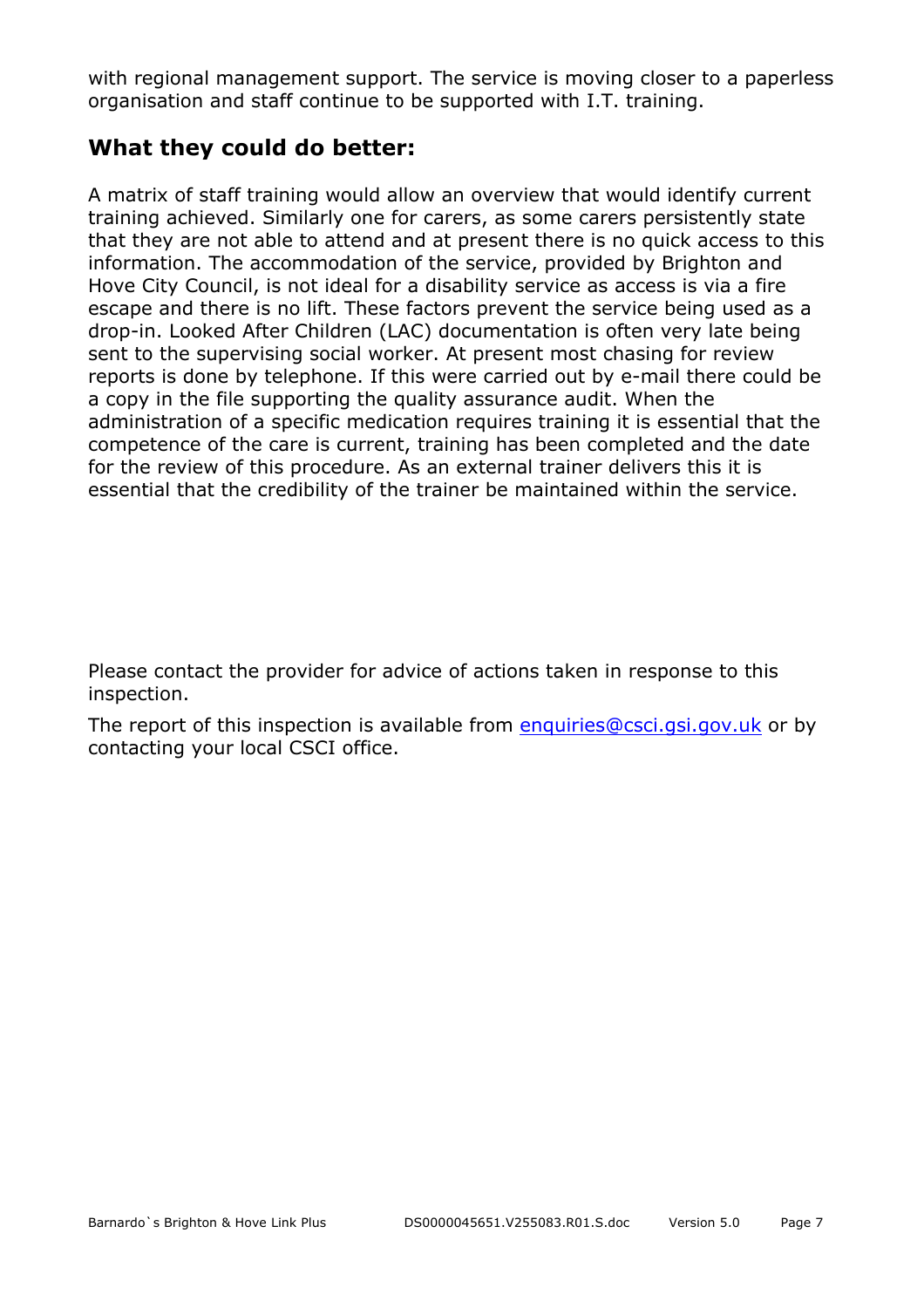# **DETAILS OF INSPECTOR FINDINGS**

## **CONTENTS**

| Being Healthy                                           |
|---------------------------------------------------------|
| <b>Staying Safe</b>                                     |
| Enjoying and Achieving                                  |
| Making a Positive Contribution                          |
| Achieving Economic Wellbeing                            |
| Management                                              |
| Scoring of Outcomes                                     |
| Statutory Requirements Identified During the Inspection |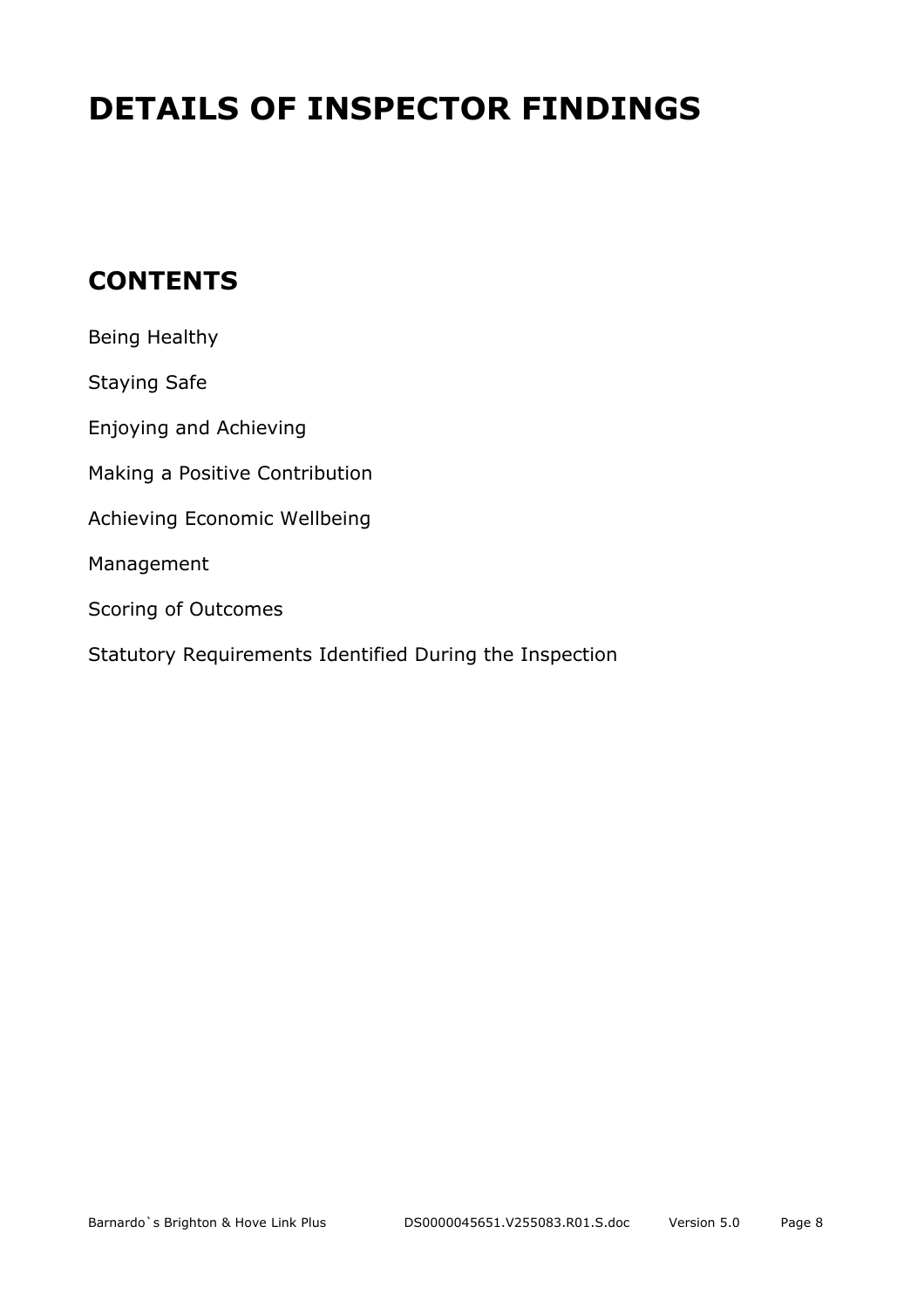## **Being Healthy**

#### **The intended outcomes for these Standards are:**

• The fostering service promotes the health and development of children.(NMS 12)

#### **The Commission considers Standard 12 the key standard to be inspected at least once during a 12 month period.**

#### **JUDGEMENT – we looked at outcomes for the following standard(s):**

12.

The service promotes the holistic health of the young people through the support and training to carers.

#### **EVIDENCE:**

Carers confirmed that they felt informed about the young people that were placed with them. As this is a short break service the parents retain the responsibility for actioning health appointments, except for fulltime carers who confirmed that they action this. Consent was in the carer's file when a young person might need the administration of a specific medication. Where specialist training is required the service should clearly document when such training has been completed and when the carers' competence will be reviewed in the future. The LAC informs the carers about changes and copies were appropriate held in the records. A wide range of training supports the carer in their knowledge of health and their supervision and annual reviews give one to one time with the supervising social worker to discuss issues.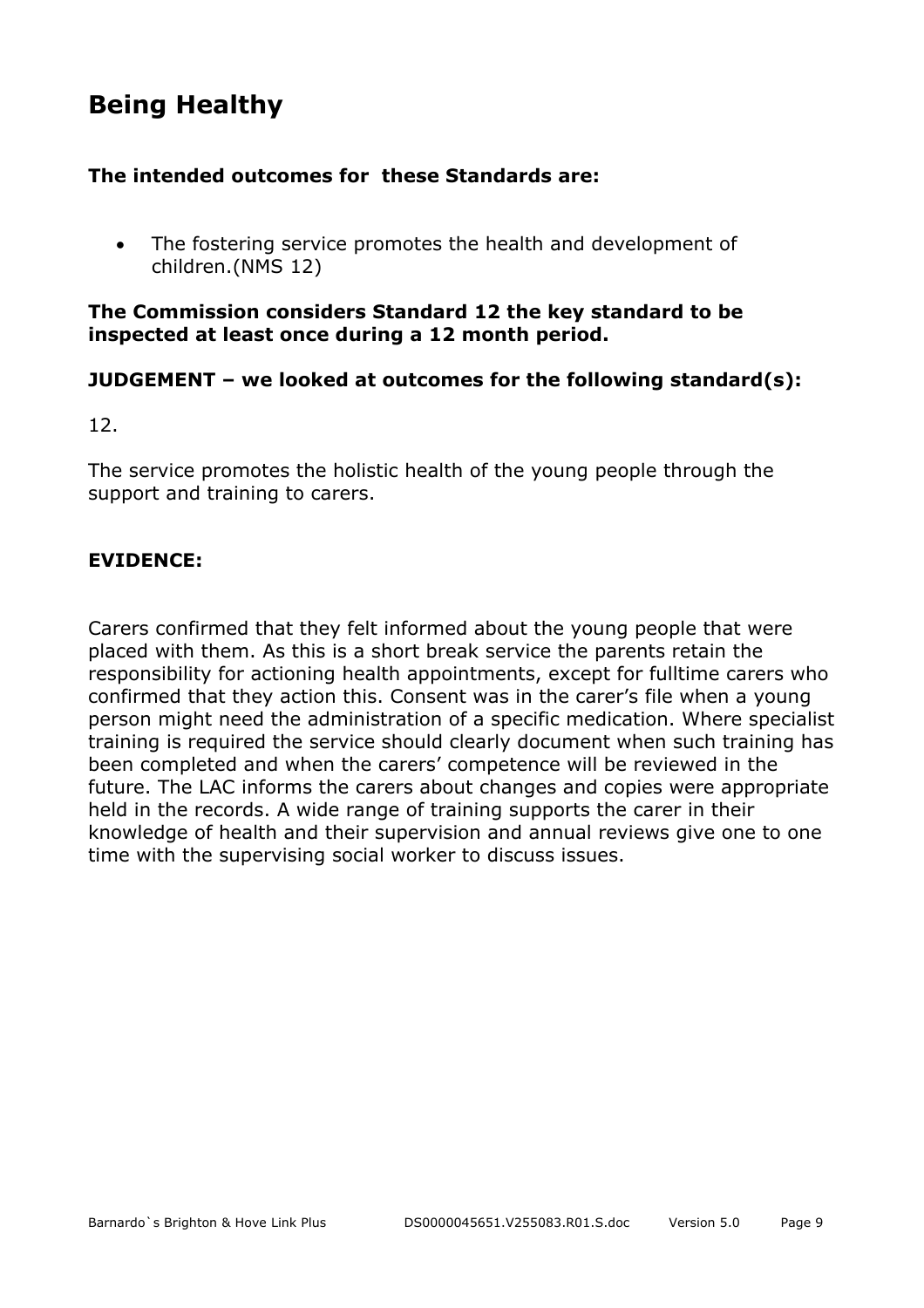## **Staying Safe**

#### **The intended outcomes for these Standards are:**

- Any persons carrying on or managing the service are suitable. (NMS 3)
- The fostering service provides suitable foster carers.(NMS 6)
- The service matches children to carers appropriately.(NMS 8)
- The fostering service protects each child or young person from abuse and neglect.(NMS 9)
- The people who work in or for the fostering service are suitable to work with children and young people.(NMS 15)
- Fostering panels are organised efficiently and effectively.(NMS 30)

#### **The Commission considers Standards 3, 6, 8, 9, and 15 the key standards to be inspected at least once during a 12 month period.**

#### **JUDGEMENT – we looked at outcomes for the following standard(s):**

3,6,8,9 and 15.

The Registered Manager is experienced with in fostering and considered by staff and foster carers to be effective. Most foster carers have experience of young people with disabilities and provide a positive experience with each short break provided. Supervising social workers are careful in their matching and the outcomes are successful. Robust initial training and clear procedures protect each young person from abuse and neglect. Recruitment of staff to the service is thorough and incorporates their experience in the process. The fostering panel was well organised and thorough providing sound outcomes for young people.

#### **EVIDENCE:**

The Registered Manager is very experienced, and has just completed a fiveyear appointment as chair of the Shared Care Network. The regional manager effectively supervises her and is involved in some aspects of staff training. The Registered Manager presents a comprehensive report each six months to the Brighton and Hove City Council and to Barnardo's. She has a Criminal Records Bureau check renewed every three years.

Most of the foster carers recruited have past or present contact with young people with disabilities. A large part of the recruitment is done by word of mouth. The assessment process is thorough and takes place over time. The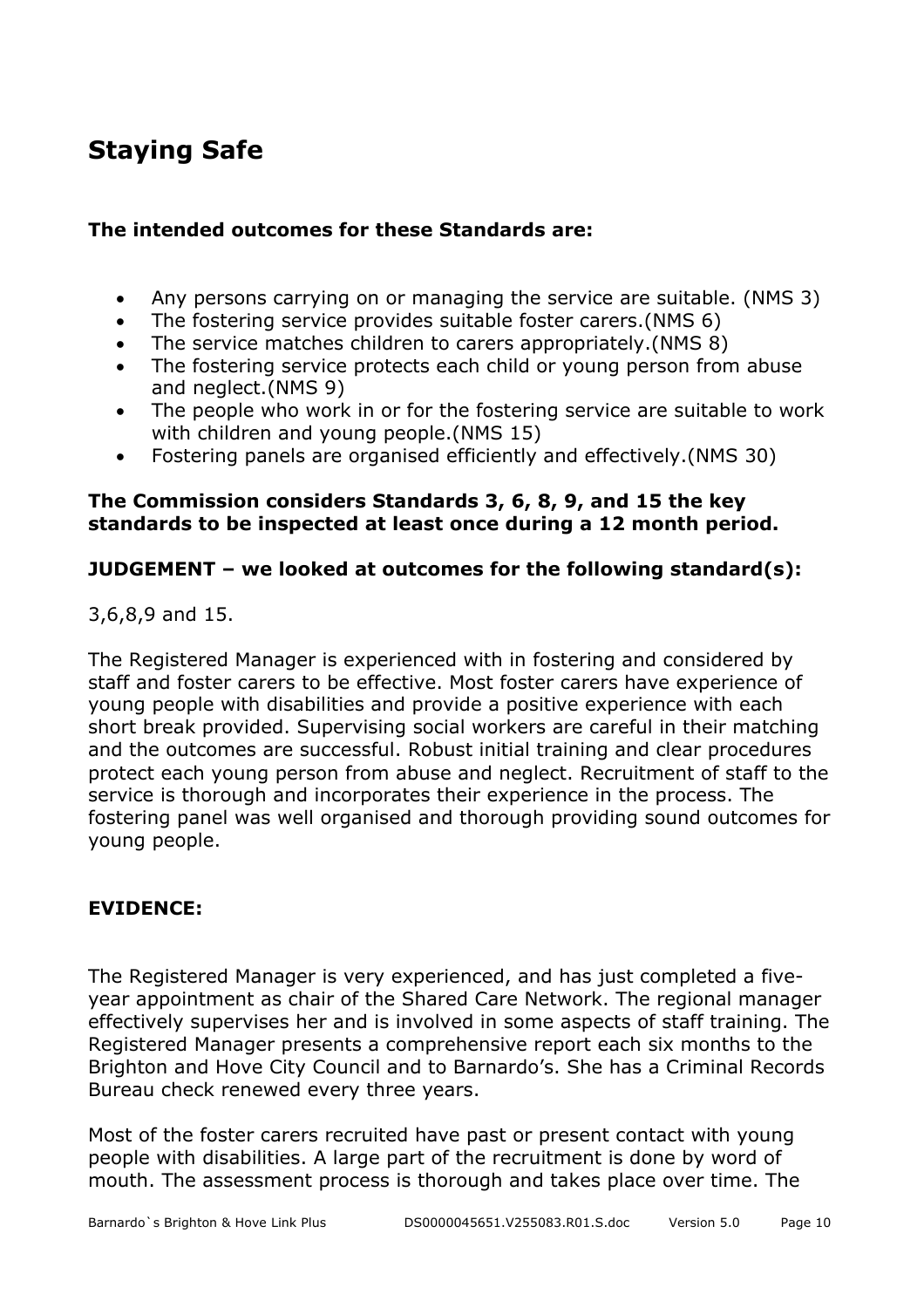prep training meets the needs of the foster carers and gives them the opportunity to socialise with others. Foster carers were positive about the training and the staff who delivered it.

Social workers spoke of their considerations when matching and the outcomes were positive with few breakdowns. They commented that ethnicity was always a factor but the prime need was the foster carers could manage the young people's needs. Feedback from foster carers confirmed that the process of matching was unrushed and child led.

Protection from abuse is managed through careful recruitment, sound assessment and robust prep training. Foster carers commented that training was detailed and gave considerable time to learning and exchange of information. Ongoing training is offer through Brighton and Hove and also Barnardo's. Many of the foster carers have links with education or other services for young people with disabilities and so gain a lot of training through their other employment. At present there is no overview that details the foster carers currency of training except in the annual review. With all the information kept in individual files a quality assurance audit is difficult. Training is offered to foster carers when specific medication is given that requires a current competence. The efficiency of this training and the credentials of the trainer were not able to established from records.

Experienced temporary staff have been recruited to cover maternity leave. Their records confirmed that good practice in recruitment had been followed. There was evidence of comprehensive induction units in progress; some areas were incomplete as there was uncertainty as to how to complete. Barnardo's were unable to clarify but advice was being sought. There is a low turnover of staff, the last person to leave retired. The service has had student placements throughout the past year and their work has been appropriately supervised.

The fostering panel was attended on 04/01/2006. The administration for the meeting was thorough. The panel was informed from papers sent out earlier, and the chair engaged with all members to gain the most informed view. Difficult decisions were made with due deliberation and the panel were aware of the experience for prospective foster carers and endeavoured to put them at their ease.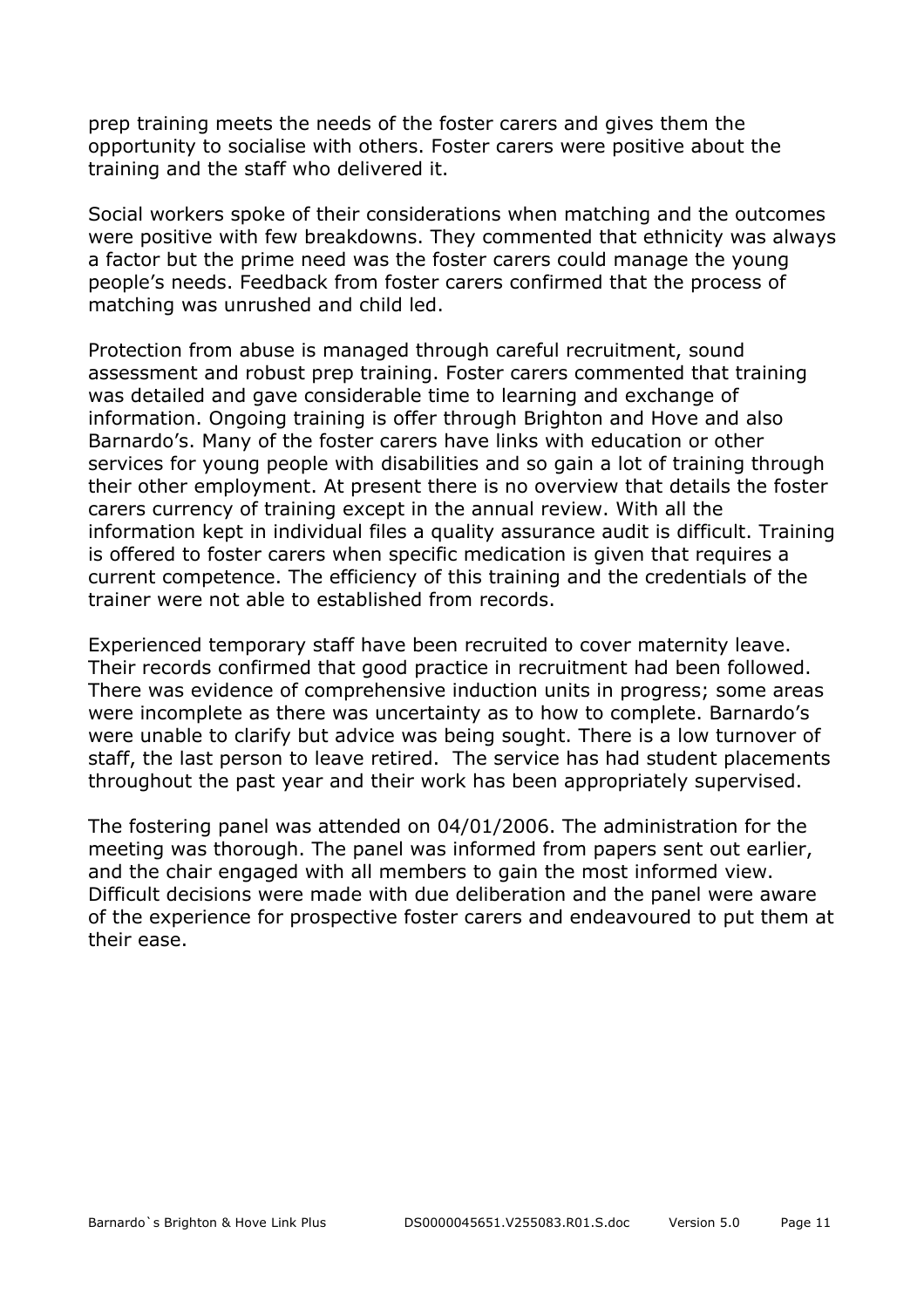# **Enjoying and Achieving**

#### **The intended outcomes for these Standards are:**

- The fostering service values diversity.(NMS 7)
- The fostering service promotes educational achievement.(NMS 13)
- When foster care is provided as a short-term break for a child, the arrangements recognise that the parents remain the main carers for the child.(NMS 31)

#### **The Commission considers Standards 7, 13, and 31 the key standards to be inspected at least once during a 12 month period.**

#### **JUDGEMENT – we looked at outcomes for the following standard(s):**

7,13 and 31.

The service promotes diversity through good practice and training to positive outcomes. Foster carers attend the reviews when they are combined with education. Carers have good verbal and written contact with parents and ensure that they are fully informed at all times.

#### **EVIDENCE:**

Positive diversity is recognised through recruitment and training of staff and carers. LAC reviews were seen to comment, " the ethnic and racial origins was met in this placement ". Feedback from carers was informed and positive to meet the cultural needs of young people placed. Staff spoke of support to attend a Black Workers Conference.

Most short break foster carers have no contact with education as their care is frequently during weekends or holidays. When a Looked After Children (LAC) review is combined with education then the foster carers will often attend. It is different for the fulltime foster carers who attend everything connected with their young person.

Feedback from short break foster carers confirmed frequent communication with parents with an obvious recognition that the parents remained the main carers who make the decisions about their child's health and education.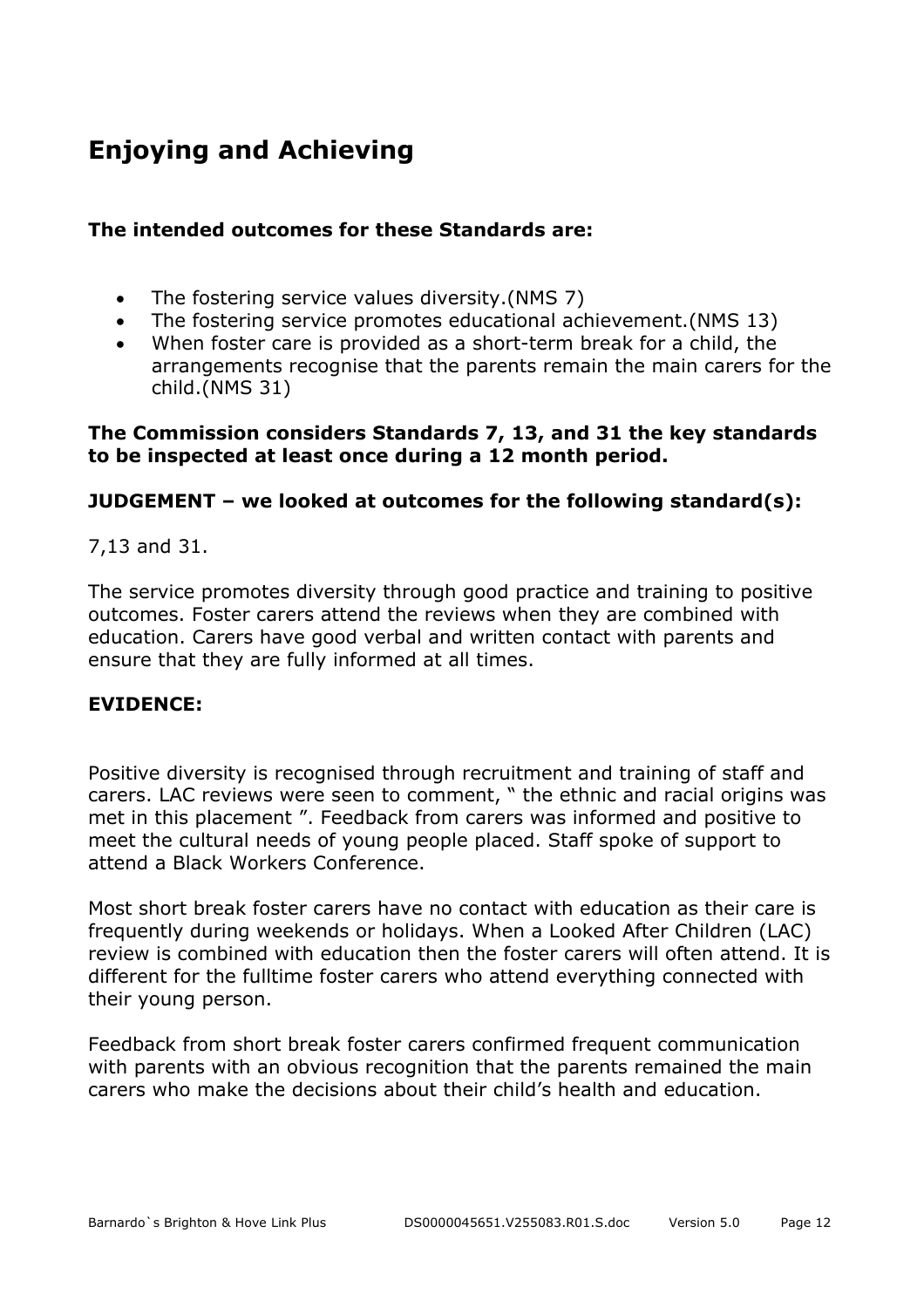## **Making a Positive Contribution**

#### **The intended outcomes for these Standards are:**

- The fostering service promotes contact arrangements for the child or young person. (NMS 10)
- The fostering service promotes consultation.(NMS 11)

#### **The Commission considers Standards 10 and 11 the key standards to be inspected at least once during a 12 month period.**

#### **JUDGEMENT – we looked at outcomes for the following standard(s):**

10 and 11.

Carers ensure positive contact with the young person's parents as require in their foster carers agreement. The service offers consultation at every point of care given or received in an open and transparent manner.

#### **EVIDENCE:**

Most of the short break foster carers do not need to action contact with parents as parents may deliver and or collect their young people. However for full time foster carers they are guided by the social worker as to whether contact is appropriate and the manner in which it is carried out. Fulltime foster carers confirmed arrangements for contact and the support needed for the young person to understand how this is significant in their lives.

The young people's views are sought prior to their reviews if they are unable to attend. There is a short break agreement for the young people in pictorial form and the content is appropriate for seeking their views at other occasions. The foster carers contribute their views in their annual review; to which young people and parents contribute also. Parents and foster carers assist in the preparation classes to ensure consistency. A consultation group of parents and foster carers has been set up to discuss policies and procedures and to look at how well the service is meeting identified needs.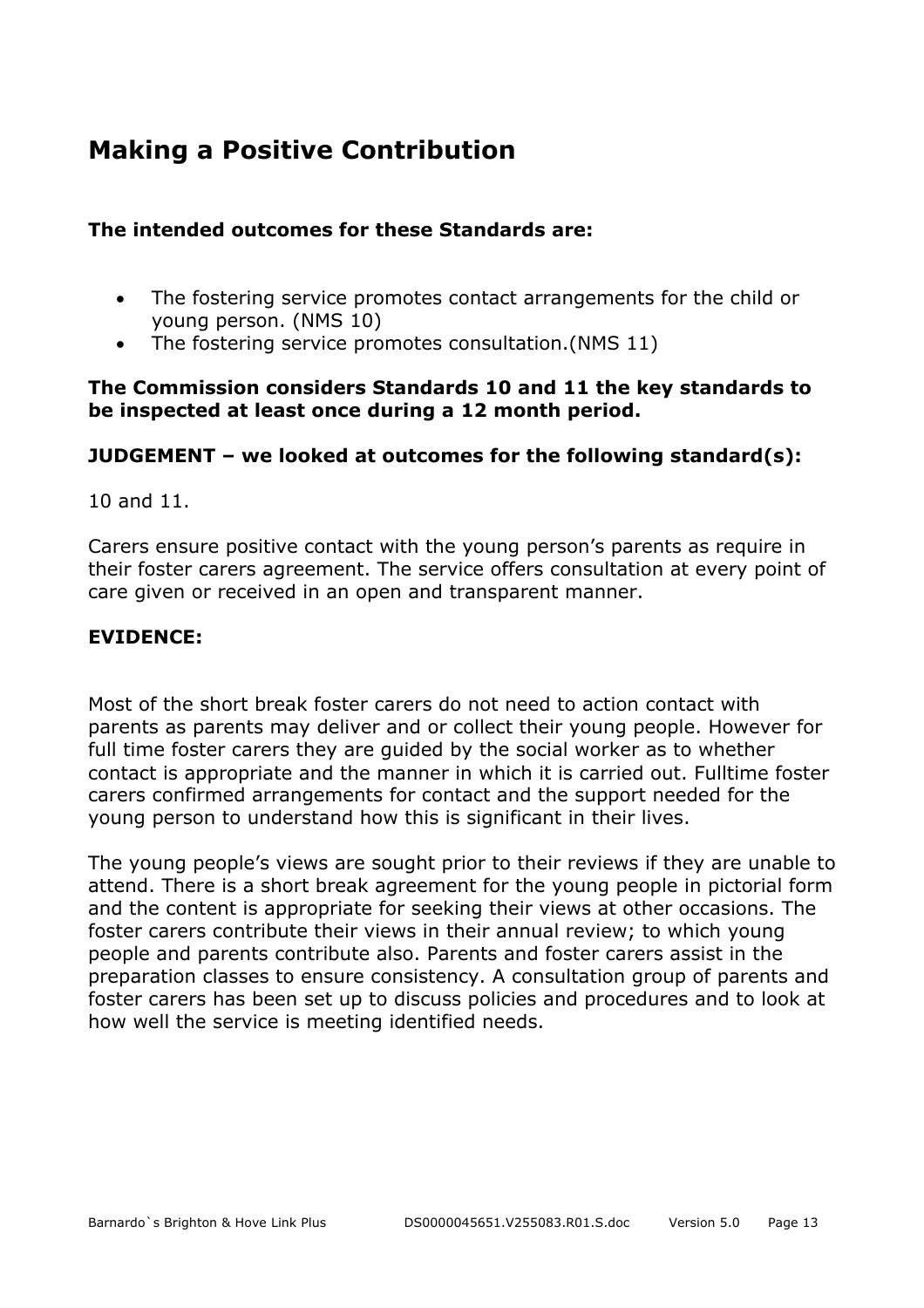## **Achieving Economic Wellbeing**

#### **The intended outcomes for these Standards are:**

- The fostering service prepares young people for adulthood.(NMS 14)
- The fostering service pays carers an allowance and agreed expenses as specified.(NMS 29)

#### **The Commission considers Standards 29 the key standard to be inspected at least once during a 12 month period.**

#### **JUDGEMENT – we looked at outcomes for the following standard(s):**

29.

Carers receive their due allowances within the time frame.

#### **EVIDENCE:**

From the feedback received from carers no one had any issues about payment of allowances or agreed expenses. Foster carers visited were clearly using the allowances for the activities and outings for the young people placed with them.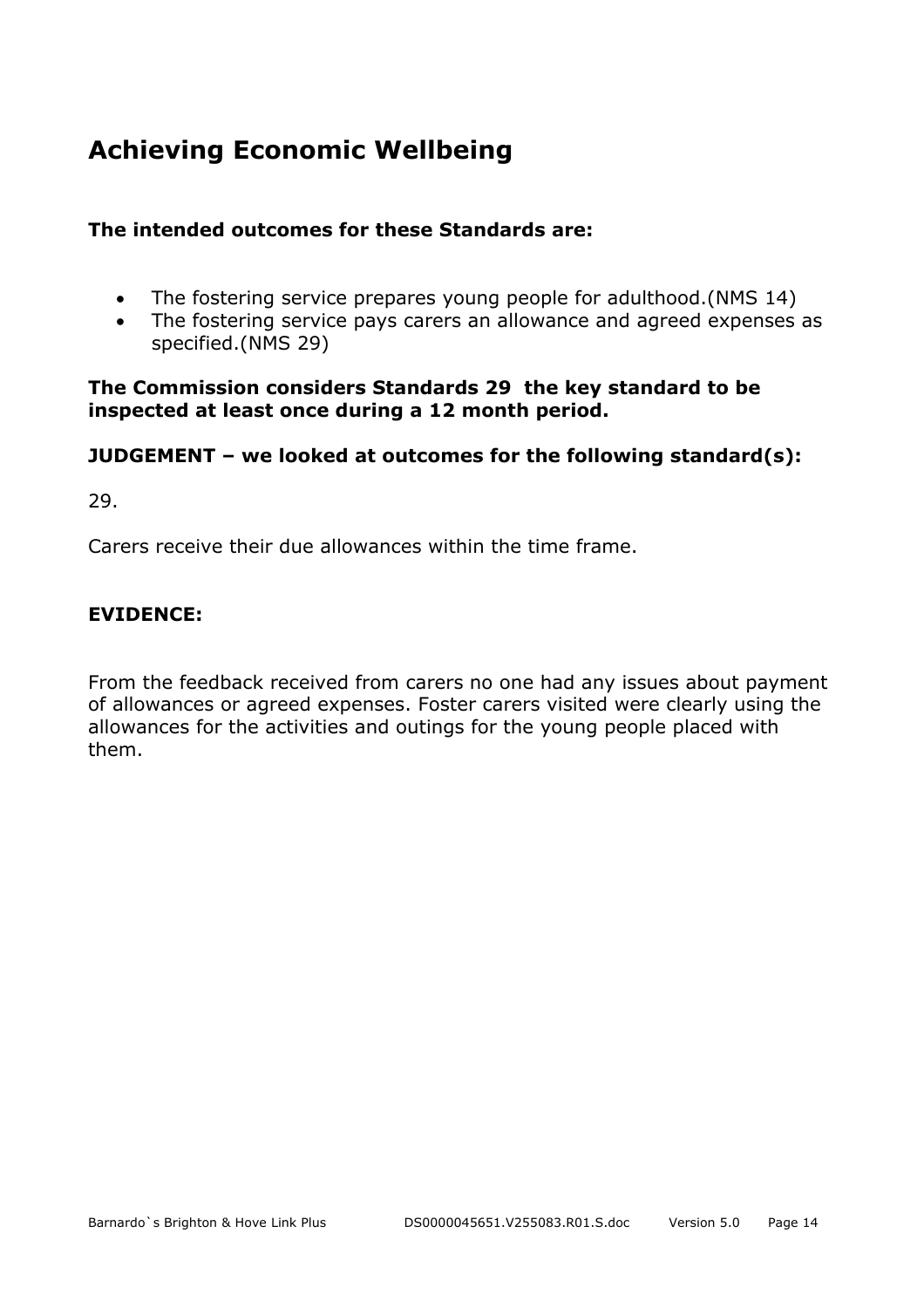## **Management**

#### **The intended outcomes for these Standards are:**

- There is a clear statement of the aims and objectives of the fostering service and the fostering service ensures that they meet those aims and objectives.(NMS 1)
- The fostering service is managed by those with the appropriate skills and experience. (NMS 2)
- The fostering service is monitored and controlled as specified. (NMS 4)
- The fostering service is managed effectively and efficiently.(NMS 5)
- Staff are organised and managed effectively.(NMS 16)
- The fostering service has an adequate number of sufficiently experienced and qualified staff.(NMS 17)
- The fostering service is a fair and competent employer.(NMS 18)
- There is a good quality training programme. (NMS 19)
- All staff are properly accountable and supported.(NMS 20)
- The fostering service has a clear strategy for working with and supporting carers.(NMS 21)
- Foster carers are provided with supervision and support.(NMS 22)
- Foster carers are appropriately trained.(NMS 23)
- Case records for children are comprehensive.(NMS 24)
- The administrative records are maintained as required.(NMS 25)
- The premises used as offices by the fostering service are suitable for the purpose.(NMS 26)
- The fostering service is financially viable. (NMS 27)
- The fostering service has robust financial processes. (NMS 28)
- Local Authority fostering services recognise the contribution made by family and friends as carers.(NMS 32)

#### **The Commission considers Standards 17, 21, and 24 the key standards to be inspected at least once during a 12 month period.**

#### **JUDGEMENT – we looked at outcomes for the following standard(s):**

#### 17,21,24 and 26.

The service is staffed with experienced and qualified staff that manage their work effectively. The support to foster carers is strategic and regular and fulfils the needs of carers. The case records for the young people are comprehensive, informed and current.

#### **EVIDENCE:**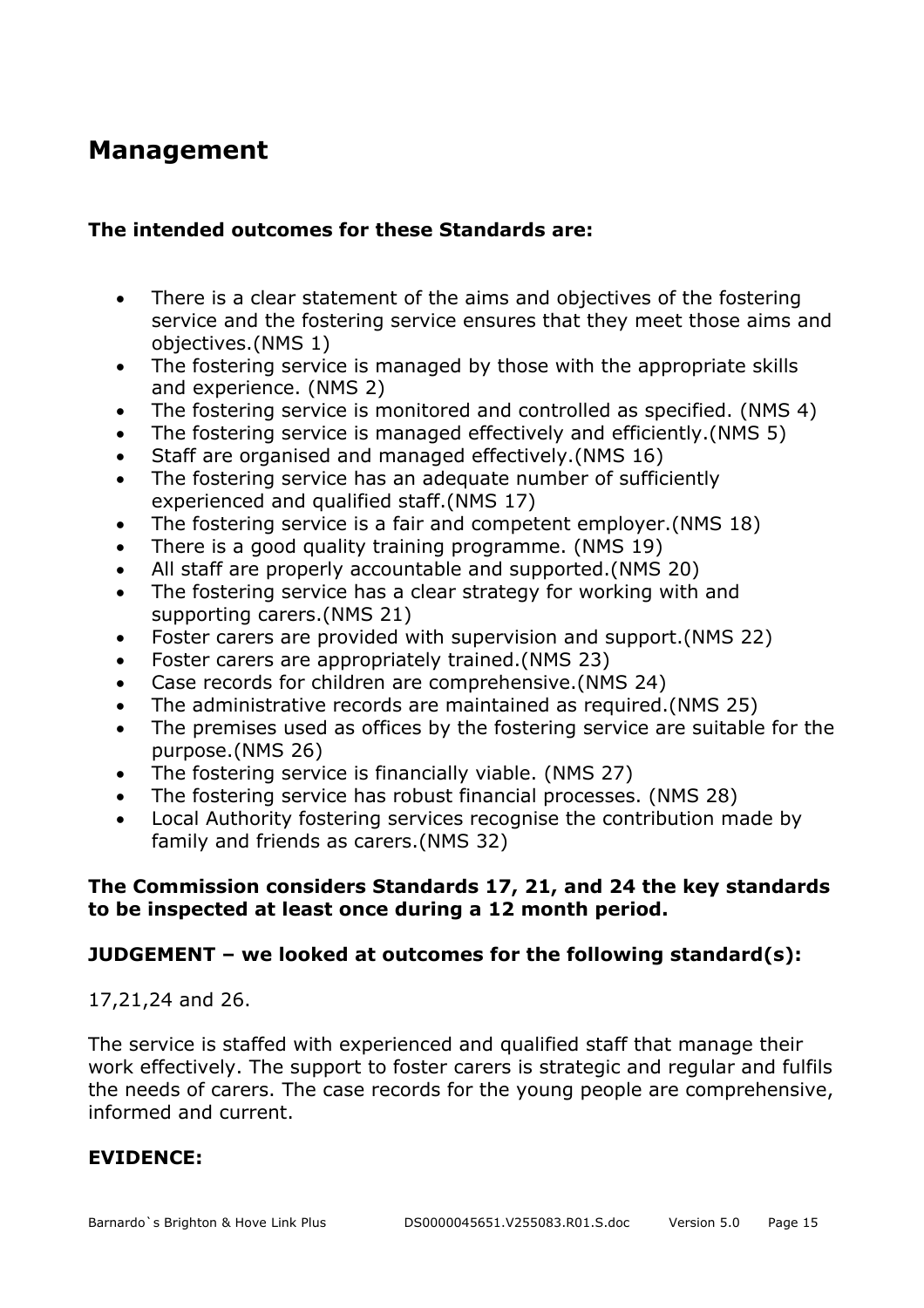The staff team is depleted of local experience as two supervising social workers are on maternity leave. The service has been able to recruit experienced temporary replacements that are moving forward with local knowledge. Both staff commented on the appropriate support that they have received and the open door policy of the Registered Manager, and felt that they are establishing themselves into their positions.

Feedback from carers was most positive around their recruitment, training and ongoing support. All felt able to raise issues of concern, felt that they were informed and involved in the care that they provide for the young people.

Case records are kept securely and current. Carers are informed of relevant information about the young people that they care for. Documentation from LAC reviews should inform the service and the carers so that agreed work with any young people can be carried out in the light of accepted strategies. Carers keep necessary records and these are read at supervisions and annual reviews. Social worker commented on the delay in receiving information at times following the reviews. Social worker should ensure that their requests for information written and copies are kept in the young person's files.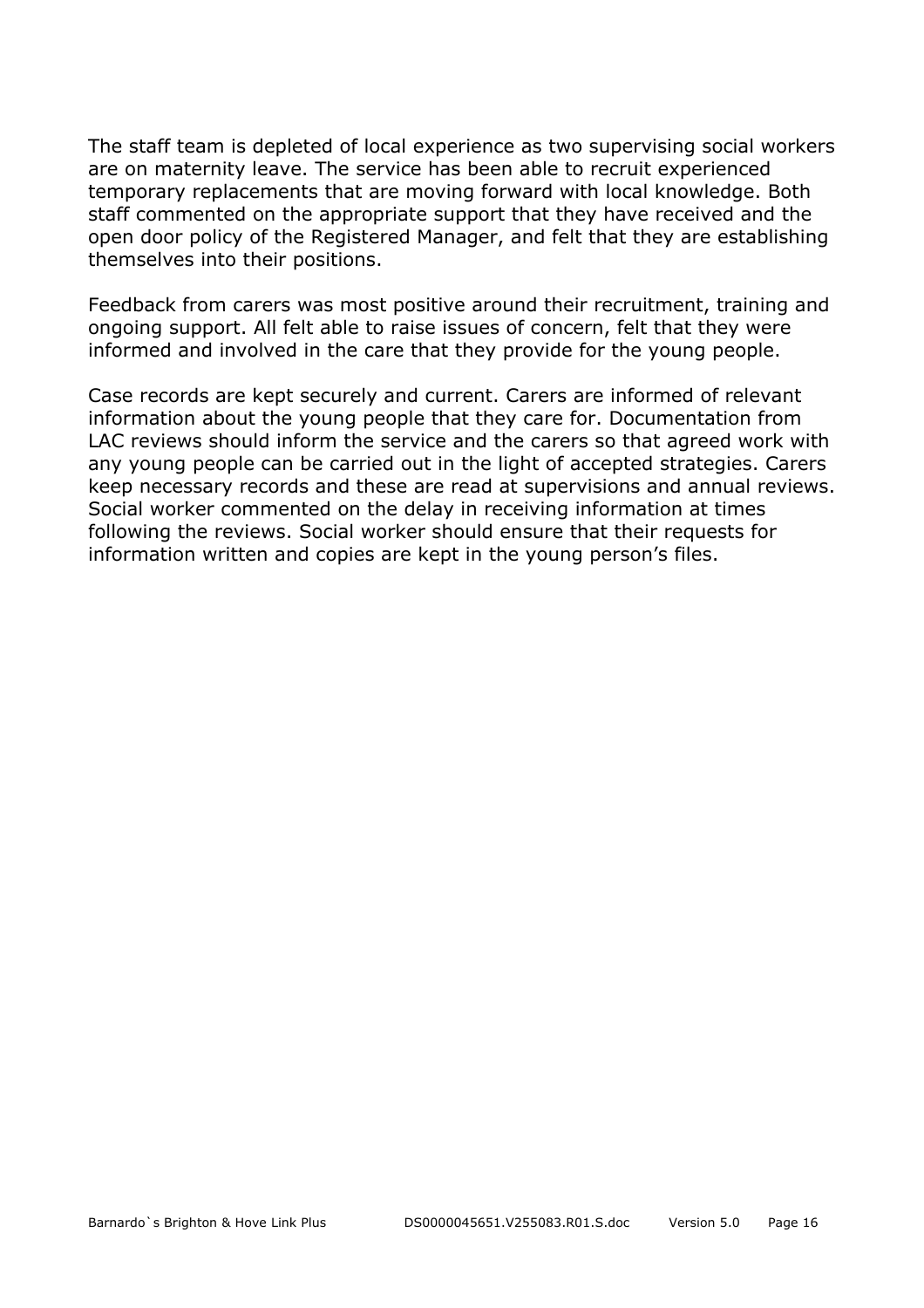# **SCORING OF OUTCOMES**

This page summarises the assessment of the extent to which the National Minimum Standards for Fostering Services have been met and uses the following scale.

**4** Standard Exceeded (Commendable) **3** Standard Met (No Shortfalls)

**1** Standard Not Met (Major Shortfalls)

"X" in the standard met box denotes standard not assessed on this occasion "N/A" in the standard met box denotes standard not applicable

| <b>BEING HEALTHY</b>          |                | <b>ACHIEVING ECONOMIC</b> |                |
|-------------------------------|----------------|---------------------------|----------------|
| <b>Standard No</b>            | <b>Score</b>   | <b>WELLBEING</b>          |                |
| 12                            | 2              | <b>Standard No</b>        | <b>Score</b>   |
|                               |                | 14                        | Χ              |
| <b>STAYING SAFE</b>           |                | 29                        | 3              |
| <b>Standard No</b>            | <b>Score</b>   |                           |                |
| 3                             | 3              | <b>MANAGEMENT</b>         |                |
| 6                             | 3              | <b>Standard No</b>        | <b>Score</b>   |
| 8                             | $\frac{3}{3}$  | 1                         | X              |
| $\boldsymbol{9}$              |                | $\overline{\mathbf{2}}$   | X              |
| 15                            | $\overline{3}$ | 4                         | Χ              |
| 30                            | X              | 5                         | Χ              |
|                               |                | 16                        | X              |
| <b>ENJOYING AND ACHIEVING</b> |                | 17                        | $\overline{3}$ |
| <b>Standard No</b>            | <b>Score</b>   | 18                        | X              |
| 7                             | 3              | 19                        | X              |
| 13                            | $\overline{3}$ | 20                        | X              |
| 31                            | $\overline{3}$ | 21                        | $\overline{2}$ |
|                               |                | 22                        | X              |
| <b>MAKING A POSITIVE</b>      |                | 23                        | X              |
| <b>CONTRIBUTION</b>           |                | 24                        | 3              |
| <b>Standard No</b>            | <b>Score</b>   | 25                        | X              |
| 10                            | 3              | 26                        | 3              |
| 11                            | 3              | 27                        | X              |
|                               |                | 28                        | Χ              |
|                               |                | 32                        | X              |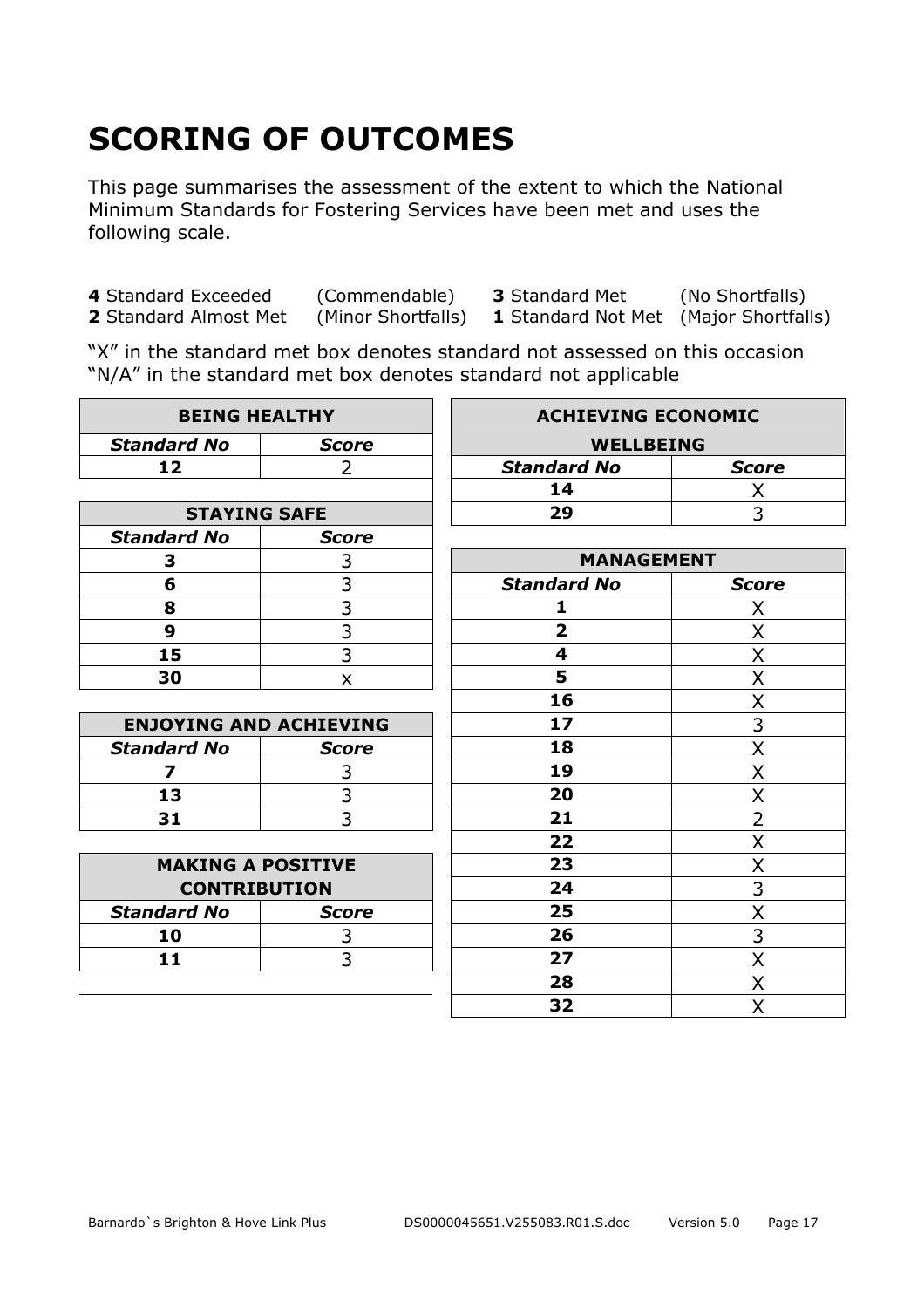Are there any outstanding requirements from the last inspection?

#### **STATUTORY REQUIREMENTS**

This section sets out the actions, which must be taken so that the registered person/s meets the Care Standards Act 2000, Fostering Services Regulations 2002 and the National Minimum Standards. The Registered Provider(s) must comply with the given timescales.

| No. | Standard    | Regulation | Requirement                                                     | Timescale  |
|-----|-------------|------------|-----------------------------------------------------------------|------------|
|     |             |            |                                                                 | for action |
|     | <b>FS12</b> | 15(2)(c)   | That currency of training for the<br>administration of specific | 31/03/06   |
|     |             |            | medication is held on file.                                     |            |

#### **RECOMMENDATIONS**

These recommendations relate to National Minimum Standards and are seen as good practice for the Registered Provider/s to consider carrying out.

| No.            | Refer to        | <b>Good Practice Recommendations</b>                         |
|----------------|-----------------|--------------------------------------------------------------|
|                | Standard        |                                                              |
|                | FS <sub>9</sub> | That a matrix evidences the training of staff and carers.    |
| $\overline{z}$ | <b>FS21</b>     | That Looked After Children (LAC) documentation is            |
|                |                 | requested in writing and a copy held on file.                |
| $\overline{3}$ | <b>FS12</b>     | Where training is provided externally the credentials of the |
|                |                 | trainer are held on file.                                    |